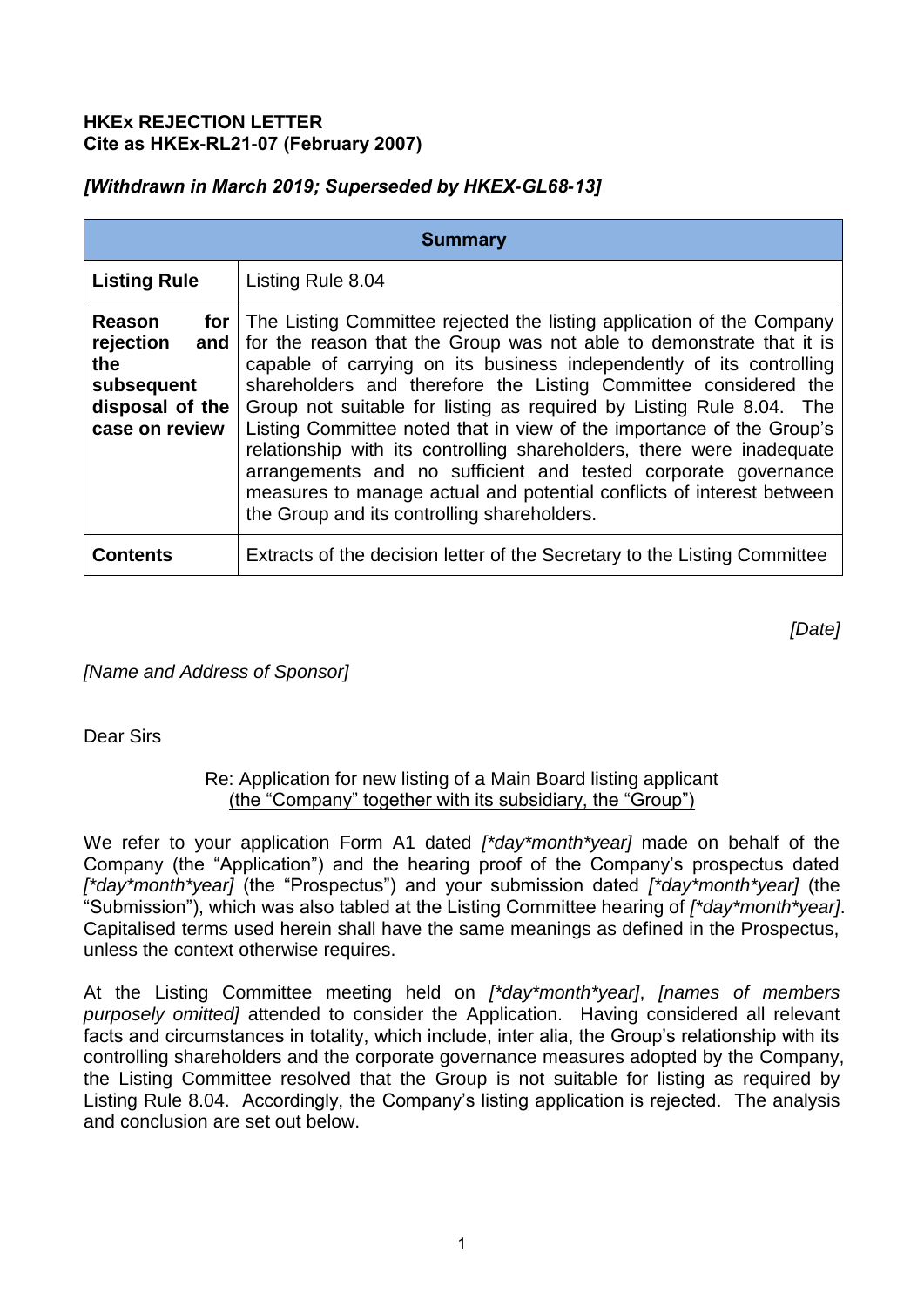# **A. Relevant Facts**

## *Relationship with the Controlling Shareholders*

- 1. The Company is currently listed on the GEM. The Group is engaged principally in the business of *[production and distribution of Product X]*, which accounted for *[approximately 95%]* of the Group's total income for each of the three years during the Track Record Period (comprising *[Year 1, Year 2 and Year 3]*). During the Track Record Period, *[approximately 90%]* of the Group's total turnover was derived *[through referrals made by Company X].*
- 2. *[Company X]* also conducts promotional activities for and provides copyright licensing services to the Group under the Master Royalty Agreements. The *[referrals made]* and the provision of other services by *[Company X]* to the Group under the Master Royalty Agreements form a crucial part of the Group's operation.
- 3. *[For Year 3]*, the distribution business of the Group's *[Product Y]* represented approximately 1% of the Group's total revenue. The distribution revenue through the distribution network of *[Company Y]* under the Master Distribution Agreement represented *[over 20%]* of the Group's total distribution revenue.
- 4. In addition to the Master Royalty Agreements and the Master Distribution Agreement, *[Company X and Company Y]* (collectively the "Controlling Shareholders") will continue to provide various services to the Group which constitute continuing connected transactions including sub-lease of office premises, production and consignment sales of merchandise, promotional services and updating and maintenance of websites. Full details are set out in the Prospectus.

#### *Overlap of Board of Directors*

- 5. There are a total of nine members on the Board of the Company, comprising six executive directors and three independent non-executive directors ("INEDs"). Five of the six executive directors are also directors of *[Company X]* and/ or *[Company Y]*. It is also noted from the Submission that the Company proposed the following resignations, re-designations and appointments of directors to avoid any actual or potential conflicts of interest:
	- (a) *[Four of the above five overlapping directors including Mr. A]* will resign from the board of the Company and/ or the principal operating subsidiary of the Company;
	- (b) *[Mr. A]* will remain as a senior manager of the principal operating subsidiary of the Company;
	- (c) *[Mr. B, one of the above five overlapping directors,]* will be re-designated as a non-executive director and chairman of the Company;
	- (d) *[Mr. C]* will be nominated and appointed as a director of the Company; and
	- (e) the company secretary and financial controller of the Company will be nominated and appointed as directors of the Company.

Following such resignations, re-designations and appointments, *[Mr. B]*, the chairman and a non-executive director of the Company, would remain as a director of *[Company*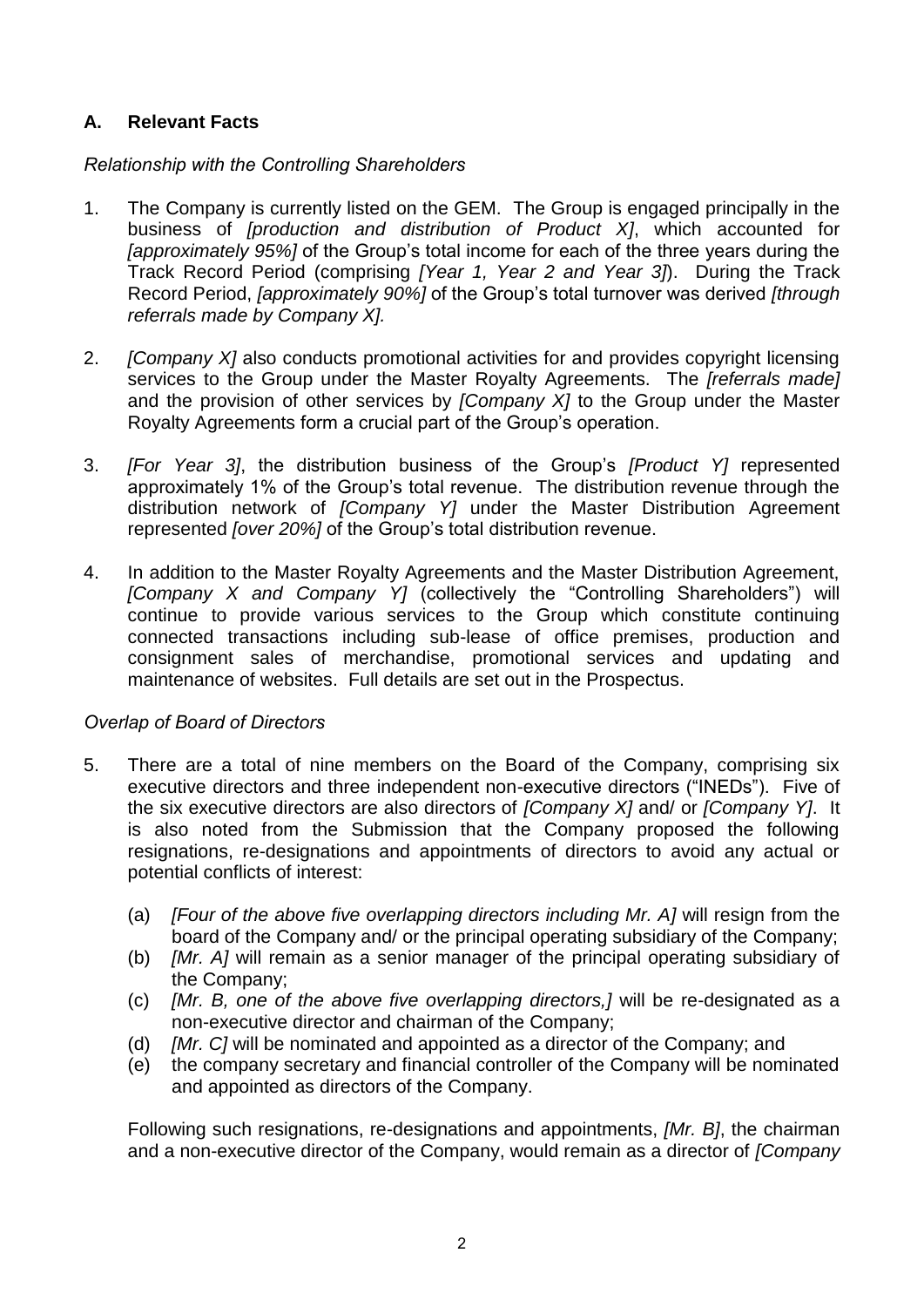*Y]*. In addition, three directors of the principal operating subsidiary of the Company would remain as directors of *[Company X or Company Y]*.

### *Corporate governance measures*

- 6. The Company is of the view that the three existing INEDs possess sufficient knowledge, experience and expertise to provide advice to the Group and the shareholders and make contributions to the development of the Group's strategies and policies. All of the three INEDs are practicing accountants and have qualifications in order to effectively be able to understand and advise on financial matters and matters such as connected transactions.
- 7. The decision-making mechanism of the Board is set out in the Company's Articles of Association which include provisions that the Directors and the Sponsor considered are sufficient corporate governance measures in place for the purpose of minority shareholders protection. It was submitted that additional executive directors who will be independent of each of *[Company X and Company Y]* may be appointed. The Sponsor has submitted that it considered that the Company has more than sufficient corporate governance arrangements in place to manage any potential conflicts of interest and competition which may arise between the Company and its Controlling Shareholders.

### *Non-competition Undertakings*

8. *[Prior to the Track Record Period, i.e. Year -2]*, *[Company X]* and each of the Company and the principal operating subsidiary of the Company entered into a deed of non-competition undertakings (the "Original Deeds of Non-competition Undertakings") respectively in relation to the production of certain products. *[In Year 3]*, *[Company X and Company Y]* entered into a non-competition agreement (the "Noncompetition Agreement"), pursuant to which the business scopes of *[Company X and Company Y]* are restricted to their respective business activities defined in the Noncompetition Agreement. For activities not covered in the Non-competition Agreement, *[Company X and Company Y]* will decide by mutual consultation. Details of the Original Deeds of Non-Competition Undertakings, forming part of the proposed acquisition of 80% equity interests in the principal operating subsidiary of the Company from *[Company X]*, were set out in the Company's circular dated July *[Year - 2]* and considered, among other things, by shareholders of the Company in its extraordinary general meeting held in September *[Year -2]*.

## **B. Applicable Listing Rules**

- 9. Listing Rule 8.04 states that "*[B]oth the issuer and its business must, in the opinion of the Exchange, be suitable for listing*".
- 10. Listing Rule 8.10(1)(a) requires that where a new applicant has a controlling shareholder with an interest in a business apart from the applicant's business which competes or is likely to compete, either directly or indirectly, with the applicant's business, the applicant's listing document must prominently disclose further information in relation to the excluded business.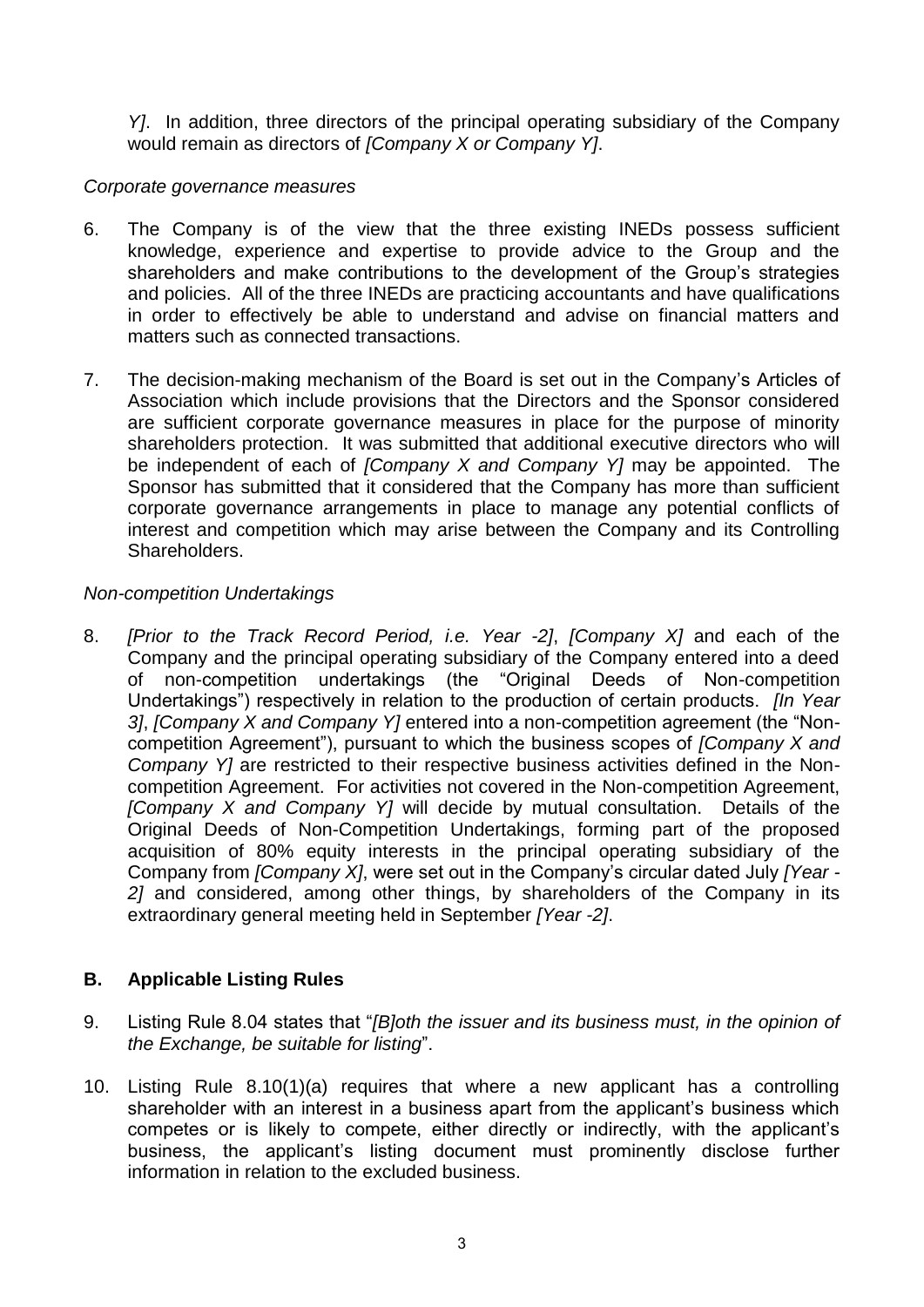- 11. Paragraph 27A of Appendix 1A to the Listing Rules provides that the listing document should include a statement explaining how the issuer is satisfied that it is capable of carrying on its business independently of the controlling shareholder (including any associate thereof) after listing, and particulars of the matters that it relied on in making such statement.
- 12. It is stated in Listing Decision HKEx-LD51-2 that, when interpreting the requirements under paragraph 27A of Appendix 1A to the Listing Rules and Listing Rule 8.10(1)(a), the Exchange normally requires an applicant to take into account factors relating to the conduct of the applicant's business independently from its controlling shareholder, in areas including financial independence, operational independence and management independence. An applicant may be dependent on its controlling shareholders in one or more of these areas. Where the degree of independence is excessive, this may translate into a concern about the suitability of an applicant for listing for purposes of Listing Rule 8.04. Similarly, competition is normally regarded by the Exchange as a disclosure issue and the requirement of Listing Rule 8.10 applies. However, in extreme cases where, in the view of the Exchange, there are inadequate arrangements to manage actual or potential conflicts of interest between the listing applicant and other businesses under the control of a common controlling shareholder, the Exchange would consider the impact on the applicant's suitability for listing. Where suitability of listing is an issue of our concern, the Exchange may rely on its discretion to reject the application for listing.
- 13. In its meeting on 23 January 2006, the Listing Policy Committee recognized that in circumstances where conflicts of interest arising from the competing business of the controlling shareholder existed, it is the ordinary practice of the Listing Division to focus on the new applicant's corporate governance mechanisms such as board structures and policies. Contractual terms such as terms underlying the noncompetition undertakings and options are one aspect of this review but the noncompetition undertaking is not required as a necessary condition to comply with the Listing Rules. As an agreement between the controlling shareholder and the applicant memorializing certain aspects of how they intend to manage their affairs in the future, a non-competition agreement may be one relevant factor among many considered by the Exchange when reaching a conclusion on suitability for listing in an individual case. This position was endorsed by the Listing Policy Committee and is reflected in Paragraphs 21 to 23 of the Listing Committee Annual Report 2006.

## **C. The Issue**

14. Given the nature of the businesses carried out by the Group and the Controlling Shareholders and the extent of their relationship, the Listing Committee has reviewed whether the state of affairs that exists between the Group and its Controlling Shareholders including the existing/ potential competition and the potential conflicts of interest of certain common directors would render the Company unsuitable for listing on the Main Board.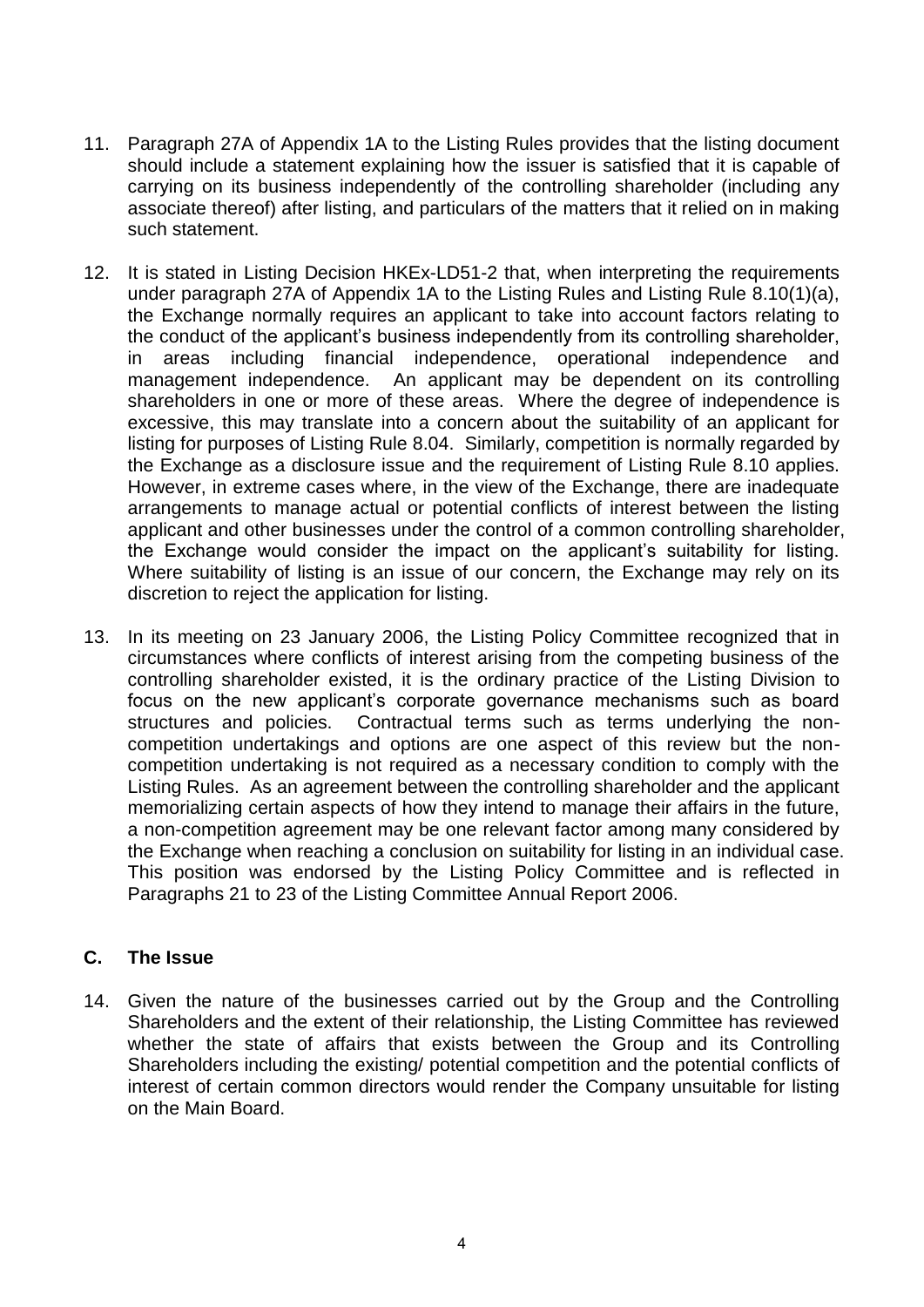# **D. The Analysis**

*No significant independent access to customers*

- 15. Given that *[approximately 90%]* of the Group's total turnover were derived *[through referrals made by Company X]* during the Track Record Period, the Listing Committee considered it to be clear from the record that the Group heavily relies on *[Company X]* for the procurement of *[customers to the Group]* and has not demonstrated that during the Track Record Period it was able to procure *[customers]* for its business to a significant level. In reaching this conclusion, the Listing Committee accepted the submission of the Sponsor that *[not all business may necessarily be introduced by Company X to the Group]* but determined that the level of financial reliance was not materially mitigated by this factual detail.
- 16. The Listing Committee also considered that the listing application materials clearly established that the *[referrals made]* and other services provided by *[Company X]* under the Master Royalty Agreements form a crucial part of the Group's operation. This view is supported by the information contained in the Prospectus which states that in the event the Master Royalty Agreements entered into between the Group and the Controlling Shareholders have to be terminated or cannot be renewed upon expiry, the Group's profitability and financial results could be adversely affected. The estimated amount of royalties payable to *[Company X]* for *[the year immediately after Year 3*] will be *[nearly doubled that of Year 3]*. The level of reliance of the Group on the Controlling Shareholders can be seen to be increasing in line with the increasing amount of royalties paid/payable to the Controlling Shareholders.

## *Increasing reliance on distribution through Company Y*

17. Although the Group's turnover from distribution *[of Product Y]* is presently small, the Listing Committee noted that the Group intends to develop distribution channels in Japan and explore expansion opportunities elsewhere in Asia, including the PRC. This development is in line with the Company's anticipation [*of the prosperity of distribution business in Japan]* as disclosed in the "Risk Factors" section and the shift in market demand for *[Product Y]* in Japan as seen in the "Industry Overview" section of the Prospectus. It can therefore be envisaged that the Group's reliance on its Controlling Shareholders will increase.

## *Problematic composition of the Board of Directors*

18. The Listing Committee considered that the present composition of the Company's Board of Directors and that of its principal operating subsidiary created a significant possibility that actual or potential conflicts of interest could be encountered regularly by the Company following listing on the Main Board. While GEM Listing Rule 11.03 explicitly contemplates that a GEM listed company may have a close relationship with a controlling shareholder in certain circumstances, the Listing Rules for the Main Board are substantially different in this respect. Recent precedents established clearly that the Exchange expected there to be a greater separation of the board of directors of a Main Board listed company from that of its controlling shareholder than was currently exhibited by the Company, and the Listing Committee did not consider it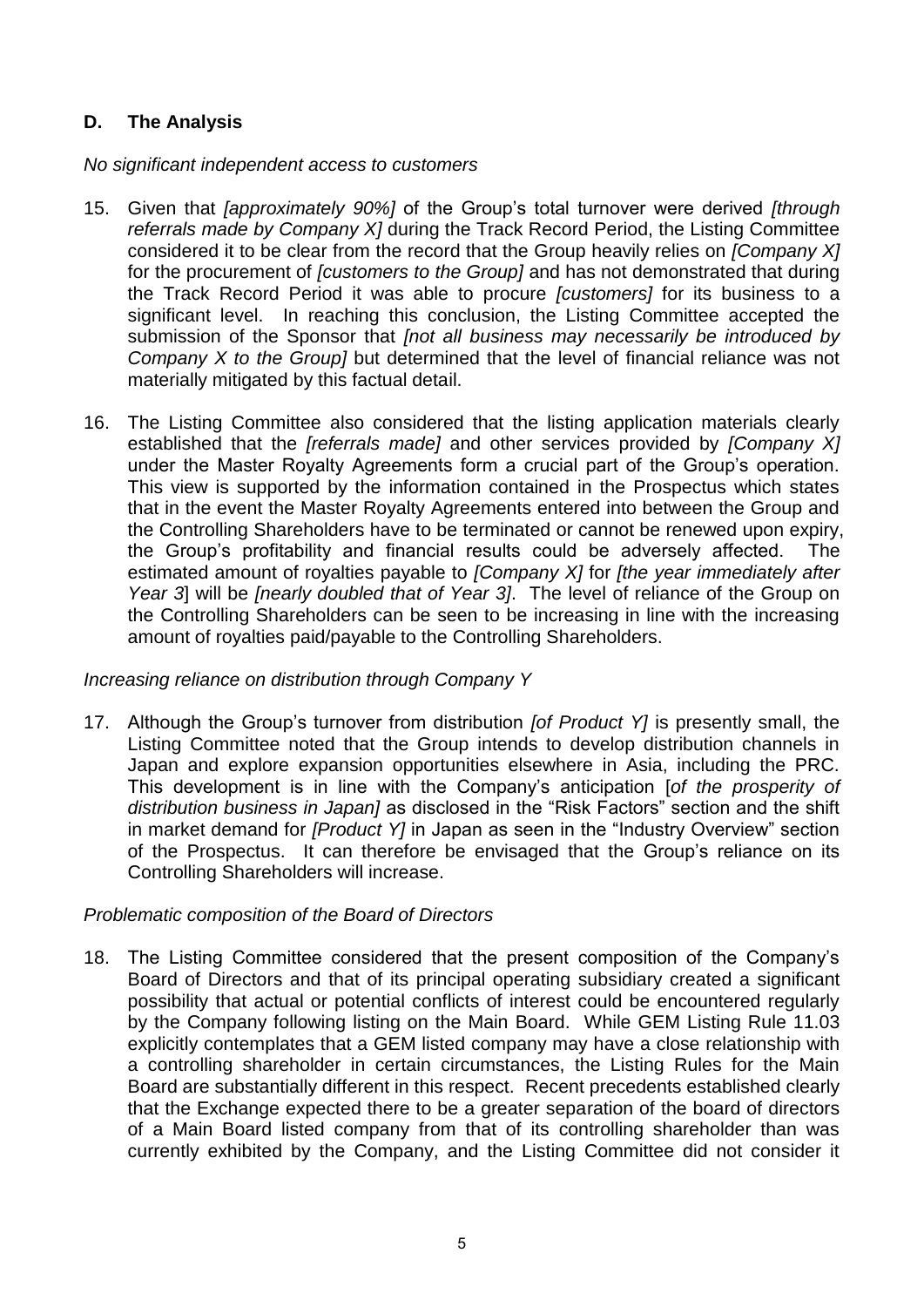appropriate for different standards to apply to a GEM listed company applying to list on the Main Board.

19. The Listing Committee noted the Company's proposal to revise the structure of its Board of Directors to address concerns of this kind. However, the Listing Committee did not consider the proposed changes would fully address its concerns, and would themselves raise possible concerns regarding management continuity under Listing Rule 8.05(1)(b). As such, the proposals of the Company currently on the record were not considered to be adequate.

#### *Arrangement to manage conflicts of interest*

20. It is noted that the corporate governance measures in place (such as review and approval of connected transactions by the INEDs and independent shareholders) only meet the basic requirements under the Listing Rules and are not different from cases where actual and potential conflicts of interest are not a significant concern. Save for the proposed changes to the Board of Directors described above, there are no further corporate governance measures adopted by the Company to manage actual and potential conflicts of interest.

### **E. The Conclusion**

- 21. Having considered all relevant facts and circumstances in totality, which include, inter alia, the Group's relationship with its Controlling Shareholders and the corporate governance measures adopted by the Company, and on the basis that:
	- (a) the Group's relationship with its Controlling Shareholders is fundamental to its business operations for the reasons set forth above and the Group has not been able to demonstrate that it is capable of carrying on its business independently of its Controlling Shareholders;
	- (b) the Company's proposal to revise the structure of its Board of Directors were not considered adequate and would themselves raise possible concerns regarding management continuity under Listing Rule 8.05(1)(b); and
	- (c) there are inadequate arrangements and no sufficient and tested corporate governance measures to manage conflicts of interest between the Group and its Controlling Shareholders,

the Listing Committee resolved that the Group is not suitable for listing as required by Listing Rule 8.04. Accordingly, the Company's listing application is rejected

#### **F. Other Considerations**

22. During the course of the vetting of the Company's listing application, it was apparent that the structure of the Company's Board of Directors and related corporate governance practices were not consistent with the standards the Listing Committee currently expects of Main Board listed companies. In considering the Company's